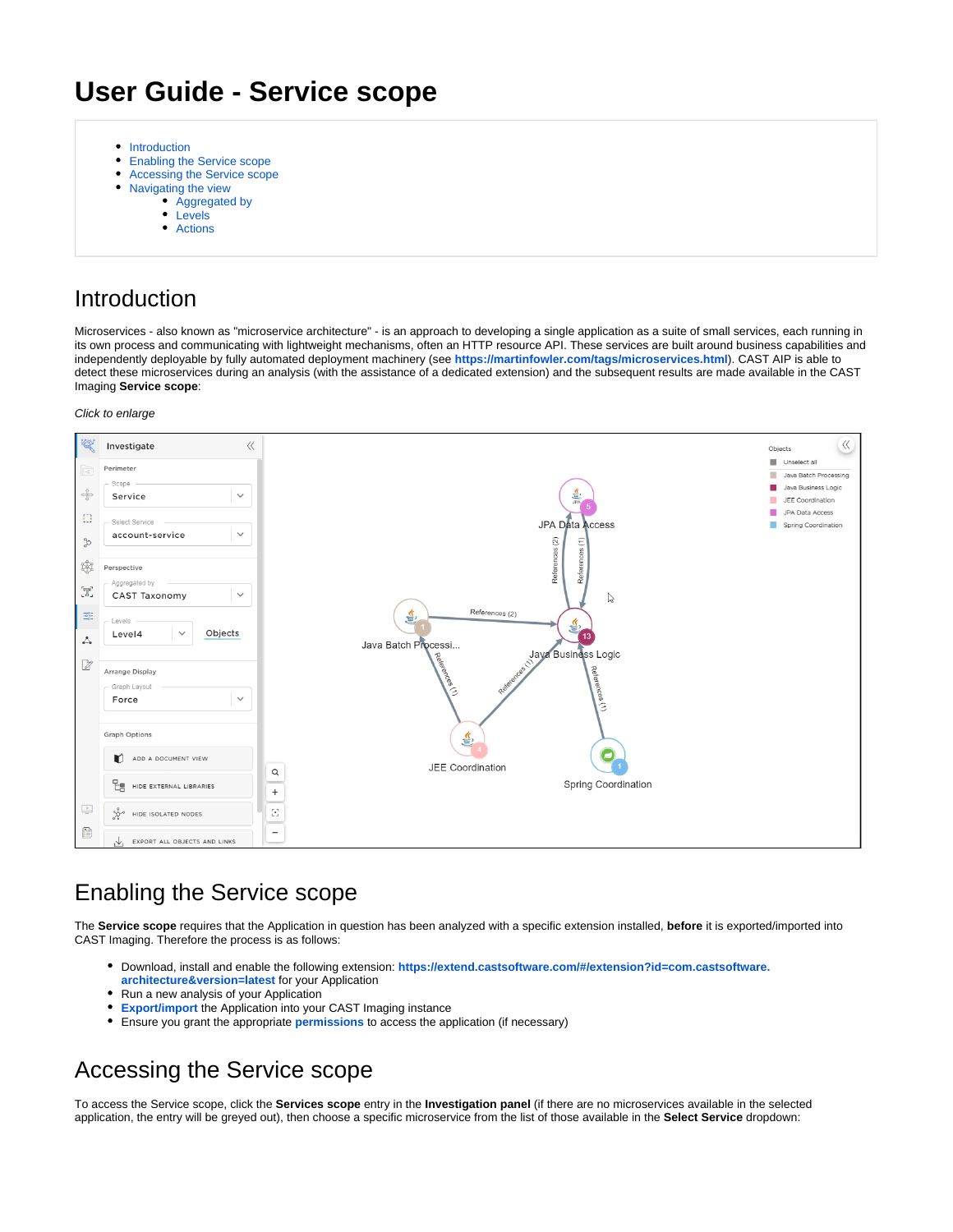

Which will drill down to **Level 4** of the selected microservice using the **CAST Taxonomy** aggregation (standard grouping of items):

#### Click to enlarge



### <span id="page-1-0"></span>Navigating the view

### <span id="page-1-1"></span>Aggregated by

In **Service mode**, only the standard CAST Taxonomy layout is available. See **[User Guide - GUI - Investigate panel](https://doc.castsoftware.com/display/IMAGING/User+Guide+-+GUI+-+Investigate+panel#UserGuideGUIInvestigatepanel-perspective)** for more information about this.

### <span id="page-1-2"></span>Levels

Levels 4 and 5 are available for selection when a specific microservice is selected in the **Investigate panel** - these levels provide ever greater details about the items within the selected microservice: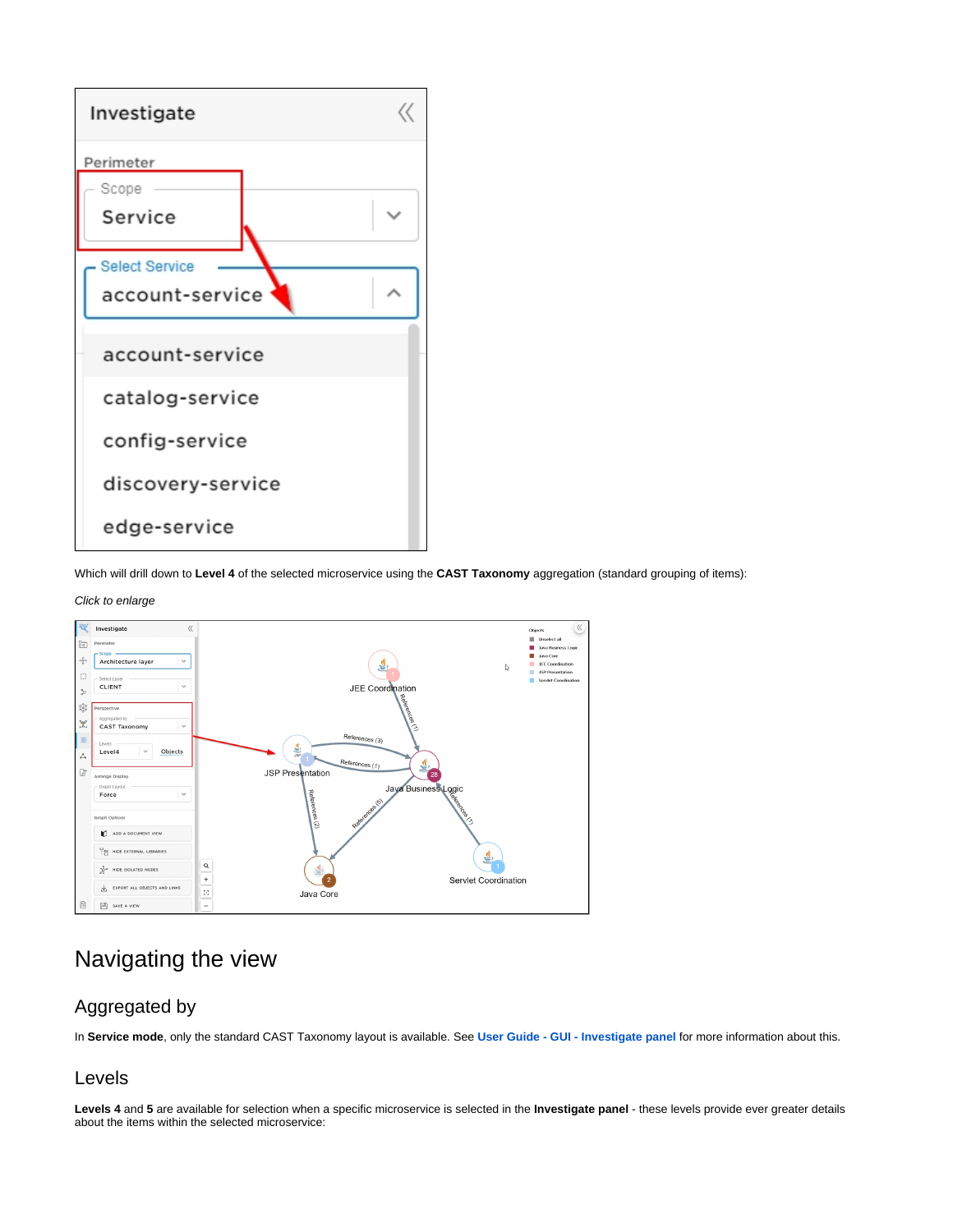| Perspective          |  |
|----------------------|--|
| Aggregated by        |  |
| <b>CAST Taxonomy</b> |  |
| Levels<br>Level4     |  |
| Level4               |  |
| Level <sub>5</sub>   |  |

### Actions

<span id="page-2-0"></span>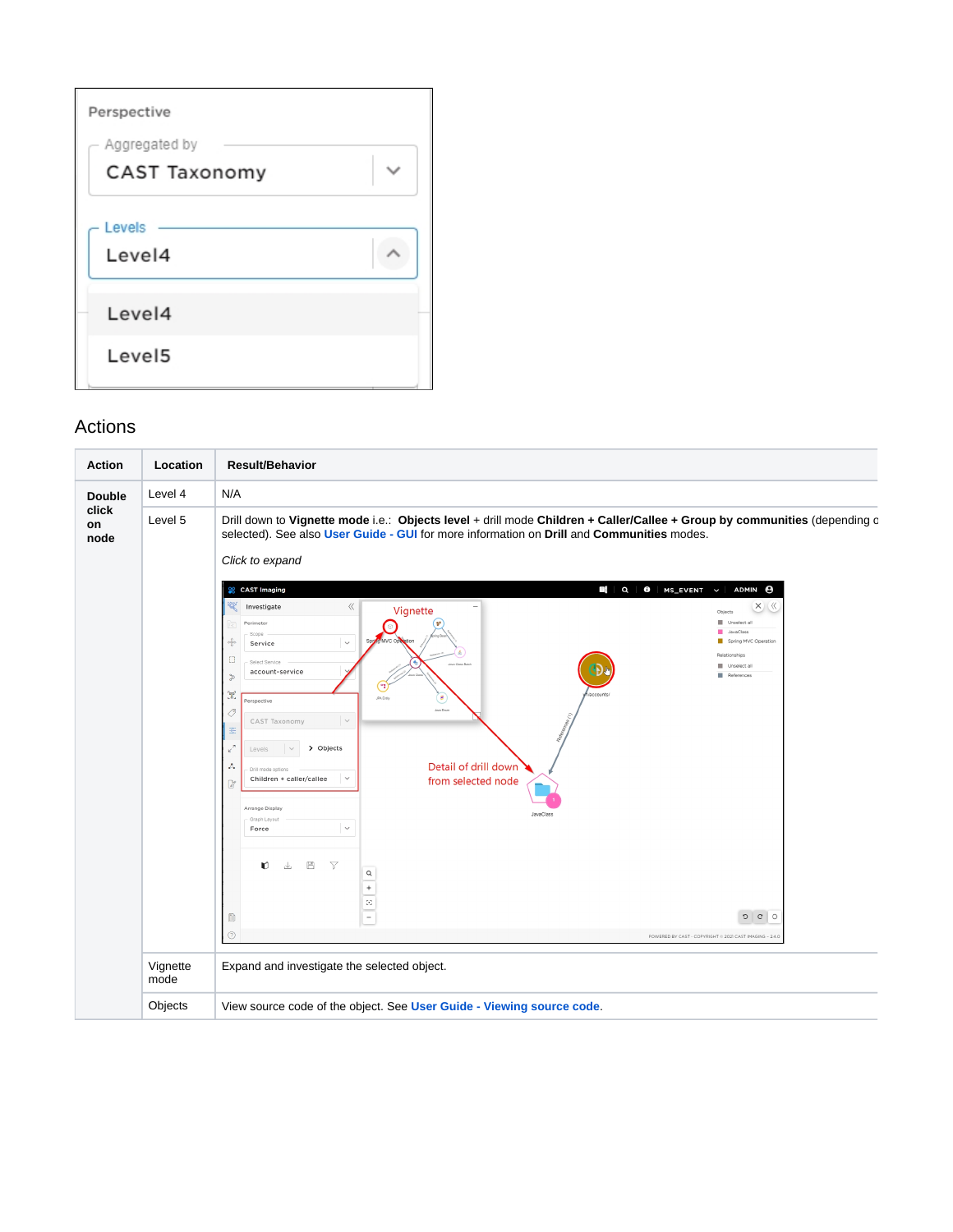| <b>Properties</b>       |                                                                                                    |           | $\rangle$ |
|-------------------------|----------------------------------------------------------------------------------------------------|-----------|-----------|
| Name                    | <b>User Interaction</b>                                                                            |           |           |
| Count                   | 686                                                                                                |           |           |
| <b>User Interaction</b> |                                                                                                    |           |           |
| • Web Interaction       |                                                                                                    |           |           |
| • Screen Interaction    |                                                                                                    |           |           |
|                         |                                                                                                    |           |           |
|                         | If the object properties cannot be retrieved in a timely manner, a retry button will be displayed: |           |           |
|                         |                                                                                                    |           |           |
| $\bf{e}$<br>K<br>Q      | <b>ECOMMERCE</b><br><b>ADMIN</b><br>$\checkmark$                                                   | Θ         |           |
| $\times$<br>Properties  |                                                                                                    | $\rangle$ |           |
|                         |                                                                                                    |           |           |
|                         |                                                                                                    |           |           |
|                         |                                                                                                    |           |           |
|                         |                                                                                                    |           |           |
|                         |                                                                                                    |           |           |
|                         |                                                                                                    |           |           |
|                         |                                                                                                    |           |           |
|                         |                                                                                                    |           |           |
|                         |                                                                                                    |           |           |
| <1>                     |                                                                                                    |           |           |
|                         | Failed to fetch object properties                                                                  |           |           |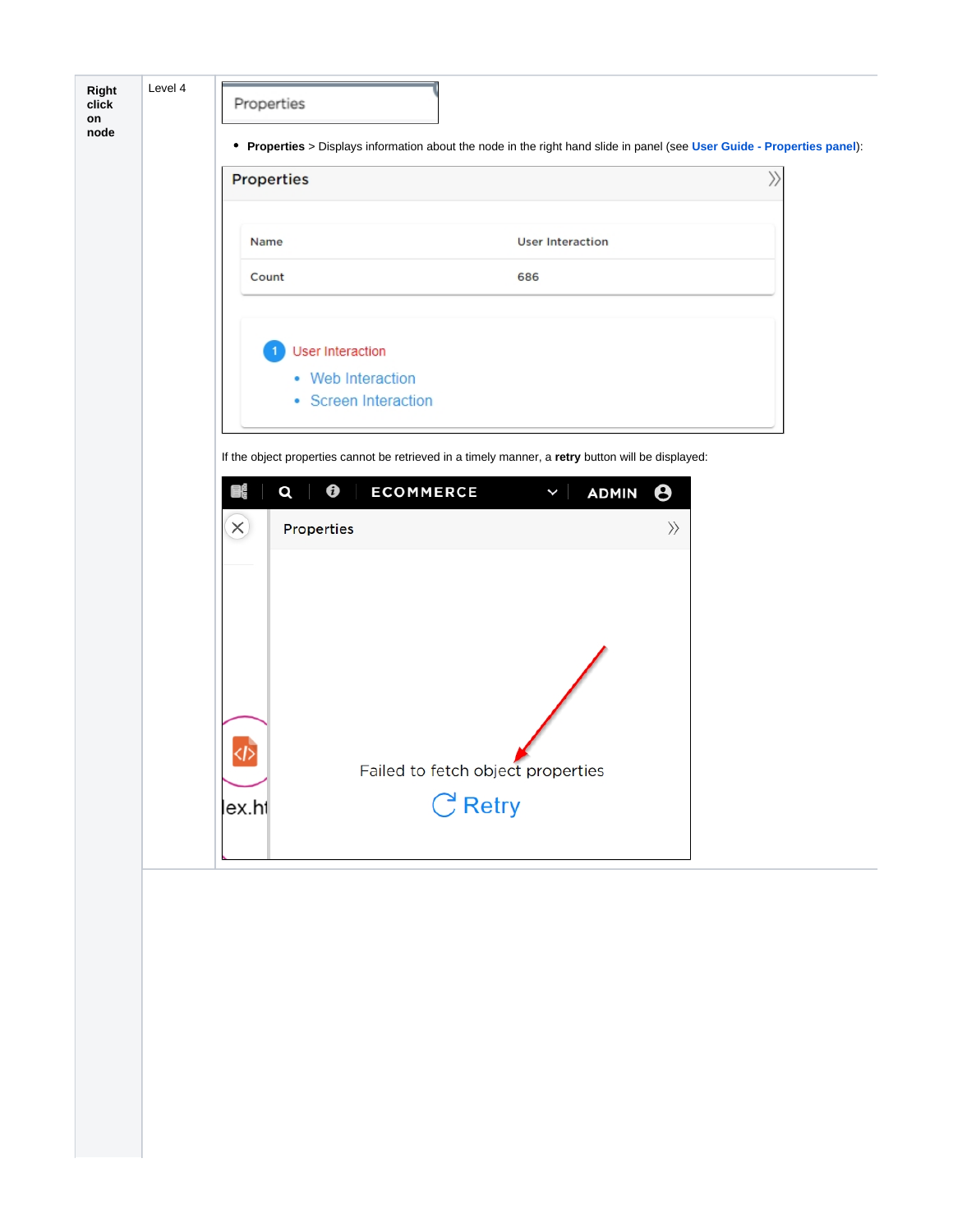| Level 5 |                                                                                                                                                                                                                                                                                                                                                                                                                                                       |                                   |
|---------|-------------------------------------------------------------------------------------------------------------------------------------------------------------------------------------------------------------------------------------------------------------------------------------------------------------------------------------------------------------------------------------------------------------------------------------------------------|-----------------------------------|
|         | Children + caller/callee                                                                                                                                                                                                                                                                                                                                                                                                                              |                                   |
|         | Children only                                                                                                                                                                                                                                                                                                                                                                                                                                         |                                   |
|         | Add edge                                                                                                                                                                                                                                                                                                                                                                                                                                              |                                   |
|         | Search                                                                                                                                                                                                                                                                                                                                                                                                                                                |                                   |
|         | Properties                                                                                                                                                                                                                                                                                                                                                                                                                                            |                                   |
|         | • Children + X > Drill down into Vignette mode for further investigation. See also User Guide - GUI for more information or<br>mmunities modes.<br>• Add edge > See User Guide - Working with custom links.<br>• Search > Invokes the standard search options for the selected object. See User Guide - Search for items.<br>• Properties > Displays information about the node in the right hand slide in panel (see User Guide - Properties panel): |                                   |
|         | <b>Properties</b>                                                                                                                                                                                                                                                                                                                                                                                                                                     | $\rangle\!\rangle$                |
|         | Name                                                                                                                                                                                                                                                                                                                                                                                                                                                  | <b>Hibernate Entity</b>           |
|         | <b>Type</b>                                                                                                                                                                                                                                                                                                                                                                                                                                           | <b>Hibernate Entity</b>           |
|         | 235<br>Count                                                                                                                                                                                                                                                                                                                                                                                                                                          |                                   |
|         |                                                                                                                                                                                                                                                                                                                                                                                                                                                       |                                   |
|         | $\bf{0}$<br><b>ECOMMERCE</b><br>醌<br>Q                                                                                                                                                                                                                                                                                                                                                                                                                | Θ<br><b>ADMIN</b><br>$\checkmark$ |
|         | $\times$<br>Properties                                                                                                                                                                                                                                                                                                                                                                                                                                | $\rangle$                         |
|         | ক<br>Failed to fetch object properties<br>C Retry<br>lex.h1                                                                                                                                                                                                                                                                                                                                                                                           |                                   |
|         |                                                                                                                                                                                                                                                                                                                                                                                                                                                       |                                   |
|         |                                                                                                                                                                                                                                                                                                                                                                                                                                                       |                                   |
|         |                                                                                                                                                                                                                                                                                                                                                                                                                                                       |                                   |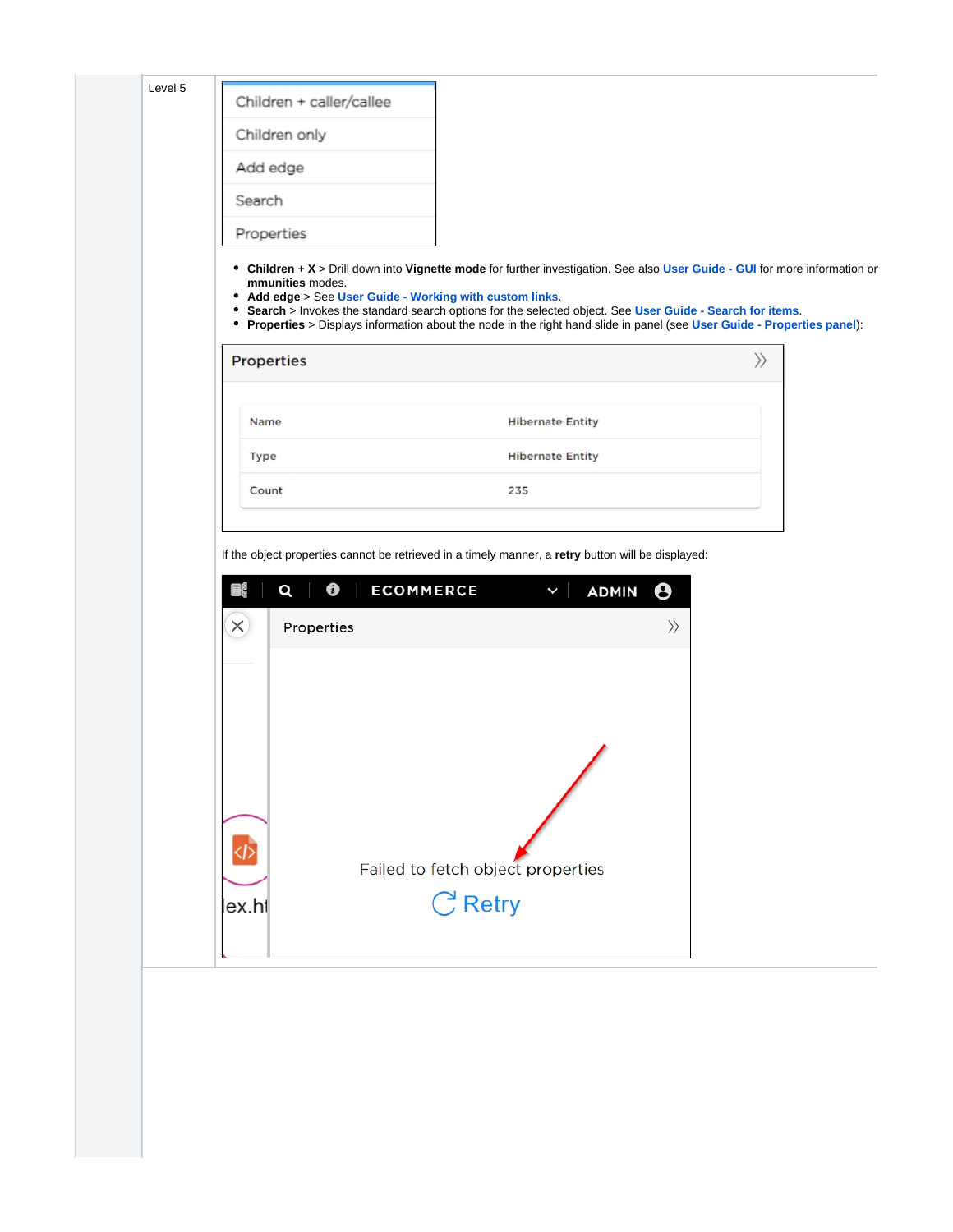|         | Properties                 | concept node or a group node, in which case the option will not be available.<br>• Properties > Displays information about the node in the right hand slide in panel (see User Guide - Properties panel): | $\rangle\!\rangle$    |
|---------|----------------------------|-----------------------------------------------------------------------------------------------------------------------------------------------------------------------------------------------------------|-----------------------|
|         | Name                       | <b>Hibernate Entity</b>                                                                                                                                                                                   |                       |
|         | <b>Type</b>                | <b>Hibernate Entity</b>                                                                                                                                                                                   |                       |
|         | Count                      | 235                                                                                                                                                                                                       |                       |
|         |                            | If the object properties cannot be retrieved in a timely manner, a retry button will be displayed:                                                                                                        |                       |
|         | $\boldsymbol{\theta}$<br>Q | <b>ECOMMERCE</b><br>$\checkmark$<br><b>ADMIN</b>                                                                                                                                                          | $\boldsymbol{\Theta}$ |
|         | $\times$<br>Properties     |                                                                                                                                                                                                           | $\rangle\!\rangle$    |
|         | lex.ht                     | Failed to fetch object properties<br>$C$ Retry                                                                                                                                                            |                       |
| Objects |                            |                                                                                                                                                                                                           |                       |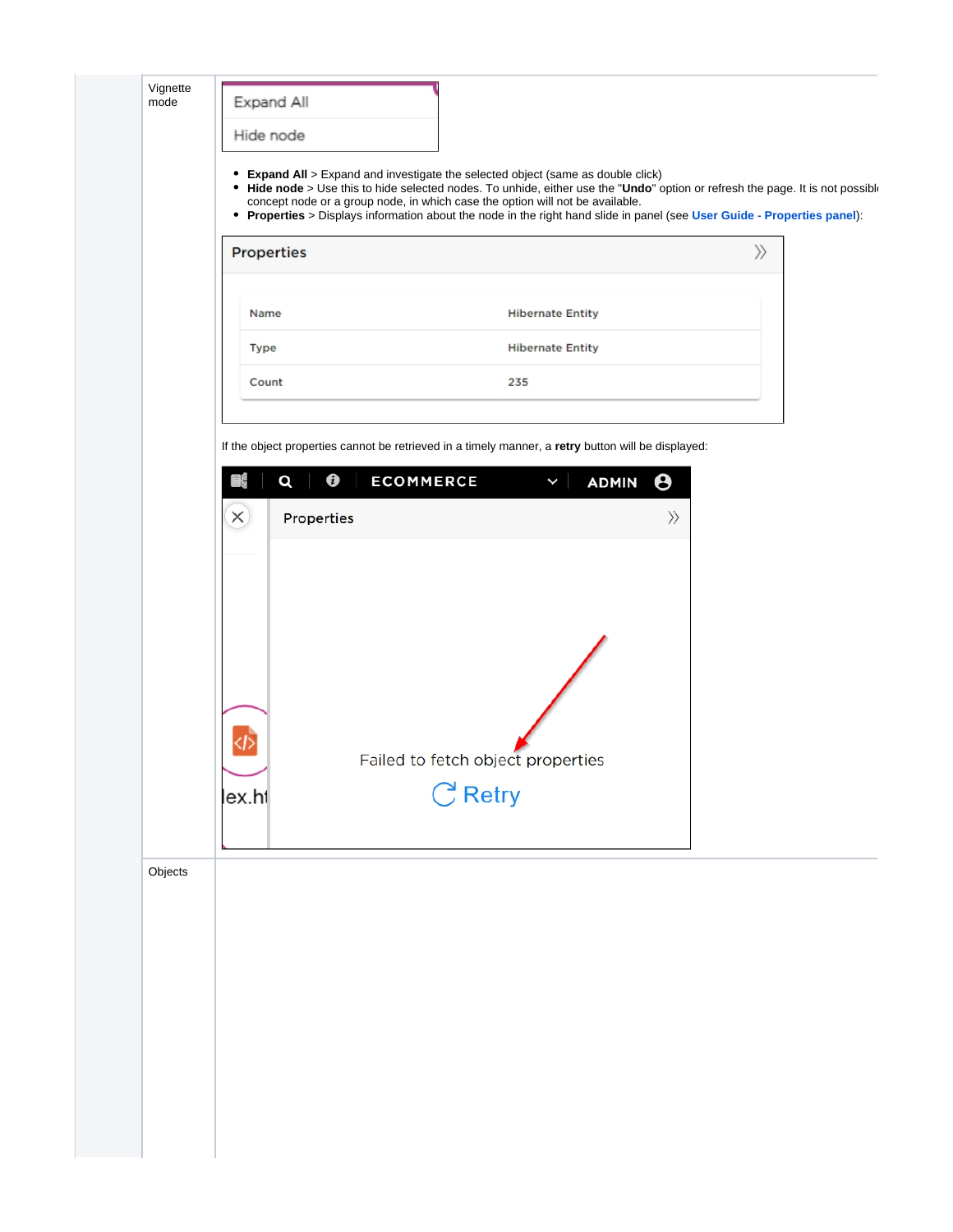| Add callers [2]                    |
|------------------------------------|
| Add callees [23]                   |
| Add linked objects [25]            |
| Add 2 levels of callers            |
| Add 2 levels of callees            |
| Associate to custom<br>aggregation |
| Show source code                   |
| Hide object                        |
| Remove object                      |
| Properties                         |
|                                    |

- Add callers/callees > Retrieves all caller/called objects. Links are added to the selected object and to any other objects pr a link exists. The number in square brackets in the contextual menu indicates the number of items available.
- **Add linked objects** > See **[User Guide Using the Add Linked Objects feature](https://doc.castsoftware.com/display/IMAGING/User+Guide+-+Using+the+Add+Linked+Objects+feature)** for more information.
- Add 2 levels of Callers/Callees > Same principal as the Add Callers/Callees options, but instead displays two levels of ot  $\bullet$ **Associate to custom aggregation** > See **[User Guide - Creating a custom aggregation mode](https://doc.castsoftware.com/display/IMAGING/User+Guide+-+Creating+a+custom+aggregation+mode#UserGuideCreatingacustomaggregationmode-associate)**.
- **Show source code** > See See **[User Guide Viewing source code](https://doc.castsoftware.com/display/IMAGING/User+Guide+-+Viewing+source+code)**.
- Hide node/object > Use this to hide selected nodes. To unhide, either use the "Undo" option or refresh the page. It is not hide a concept node or a group node, in which case the option will not be available.
- **Remove object** > Use this option to remove the object from the current view. When you reload the view the object will be  $\iota$
- **Properties** > Displays information about the object in the right hand slide in panel (see **[User Guide Properties panel](https://doc.castsoftware.com/display/IMAGING/User+Guide+-+Properties+panel)**):